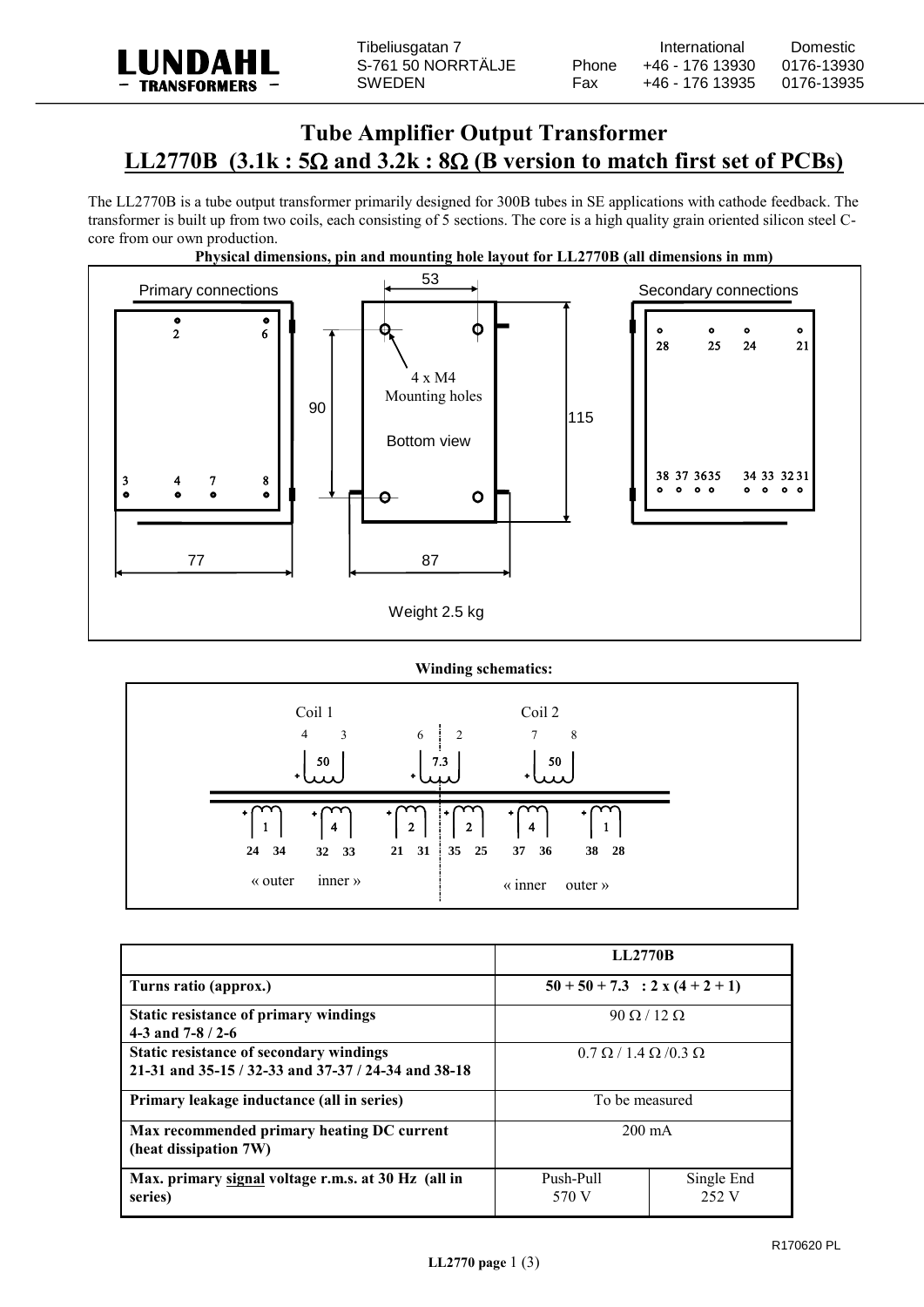# **Electrical characteristics**

### **Primary Load Impedance, Max power and power loss.**

| Primary DC Current Core Air-gap and Primary inductance |           |             |  |
|--------------------------------------------------------|-----------|-------------|--|
|                                                        | LL2770/PP | LL2770/60mA |  |
| Core Airgap                                            | $25 \mu$  | 140 µ       |  |
| (delta/2)                                              |           |             |  |
| Single end standing current for 0.9 Tesla              |           | 60mA        |  |
| (recommended operating point)                          |           |             |  |
| Primary inductance                                     | 110 H     | 45H         |  |

LL2770 Primary connection for Single-End output stage with cathode feedback





**Secondary connection for 3.2k : 8 ohms Secondary connection for 3.1k : 5 ohms**